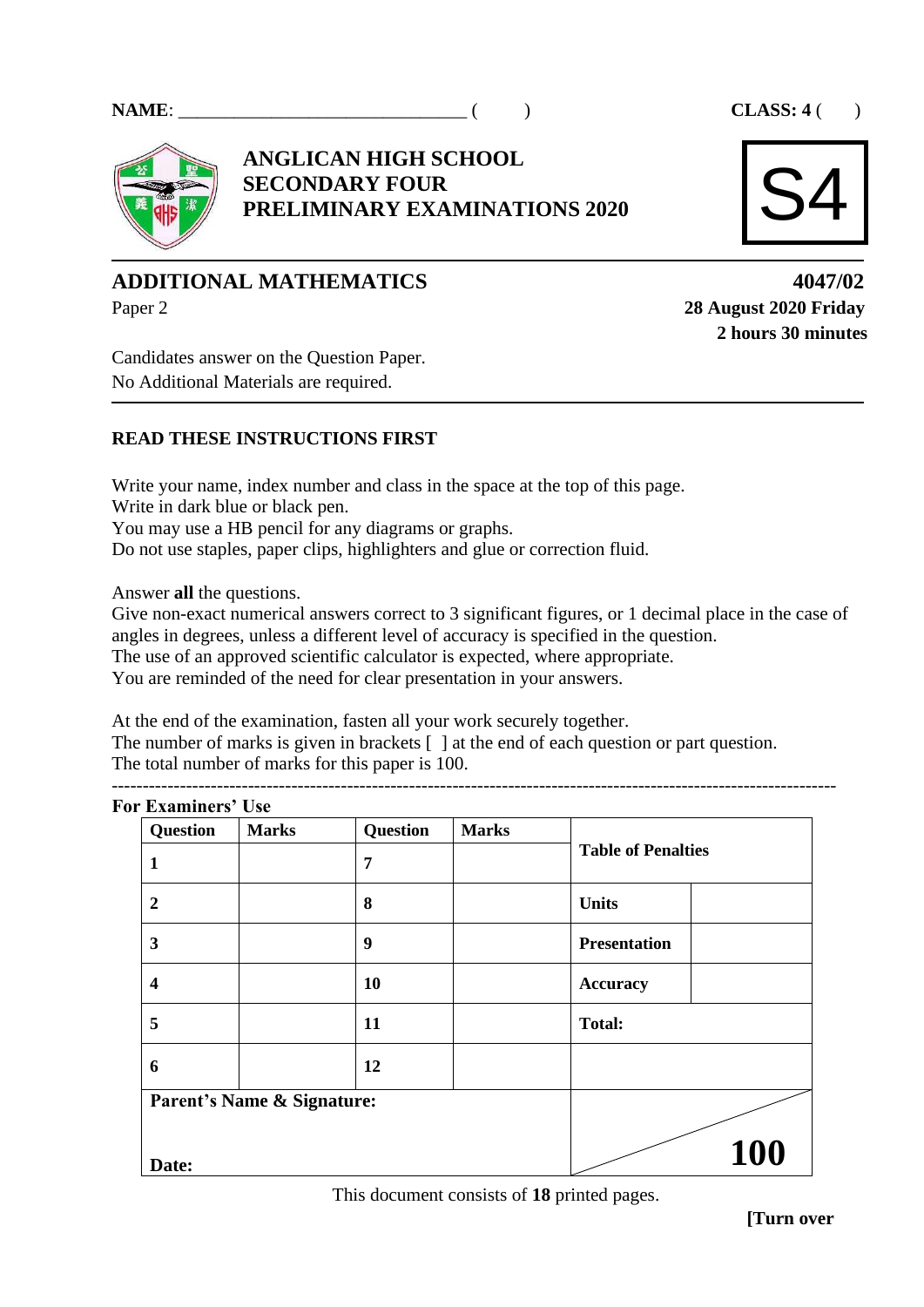# *Mathematical Formulae*

#### **1. ALGEBRA**

*Quadratic Equation*

For the equation  $ax^2 + bx + c = 0$ ,

$$
x = \frac{-b \pm \sqrt{b^2 - 4ac}}{2a}
$$

*Binomial expansion*

$$
(a+b)^n = a^n + \binom{n}{1}a^{n-1}b + \binom{n}{2}a^{n-2}b^2 + \dots + \binom{n}{r}a^{n-r}b^r + \dots + b^n,
$$
  
where *n* is a positive integer and 
$$
\binom{n}{r} = \frac{n!}{r!(n-r)!} = \frac{n(n-1)\dots(n-r+1)}{r!}
$$

# **2. TRIGONOMETRY**

*Identities*

$$
\sin^2 A + \cos^2 A = 1
$$
  
\n
$$
\sec^2 A = 1 + \tan^2 A
$$
  
\n
$$
\csc^2 A = 1 + \cot^2 A
$$
  
\n
$$
\sin(A \pm B) = \sin A \cos B \pm \cos A \sin B
$$
  
\n
$$
\cos(A \pm B) = \cos A \cos B \mu \sin A \sin B
$$
  
\n
$$
\tan(A \pm B) = \frac{\tan A \pm \tan B}{1 \mu \tan A \tan B}
$$
  
\n
$$
\sin 2A = 2 \sin A \cos A
$$
  
\n
$$
\cos 2A = \cos^2 A - \sin^2 A = 2 \cos^2 A - 1 = 1 - 2 \sin^2 A
$$
  
\n
$$
\tan 2A = \frac{2 \tan A}{1 - \tan^2 A}
$$

*Formulae for ABC*

$$
\frac{a}{\sin A} = \frac{b}{\sin B} = \frac{c}{\sin C}
$$
  

$$
a^2 = b^2 + c^2 - 2bc \cos A
$$
  
Area of  $\Delta = \frac{1}{2}ab \sin C$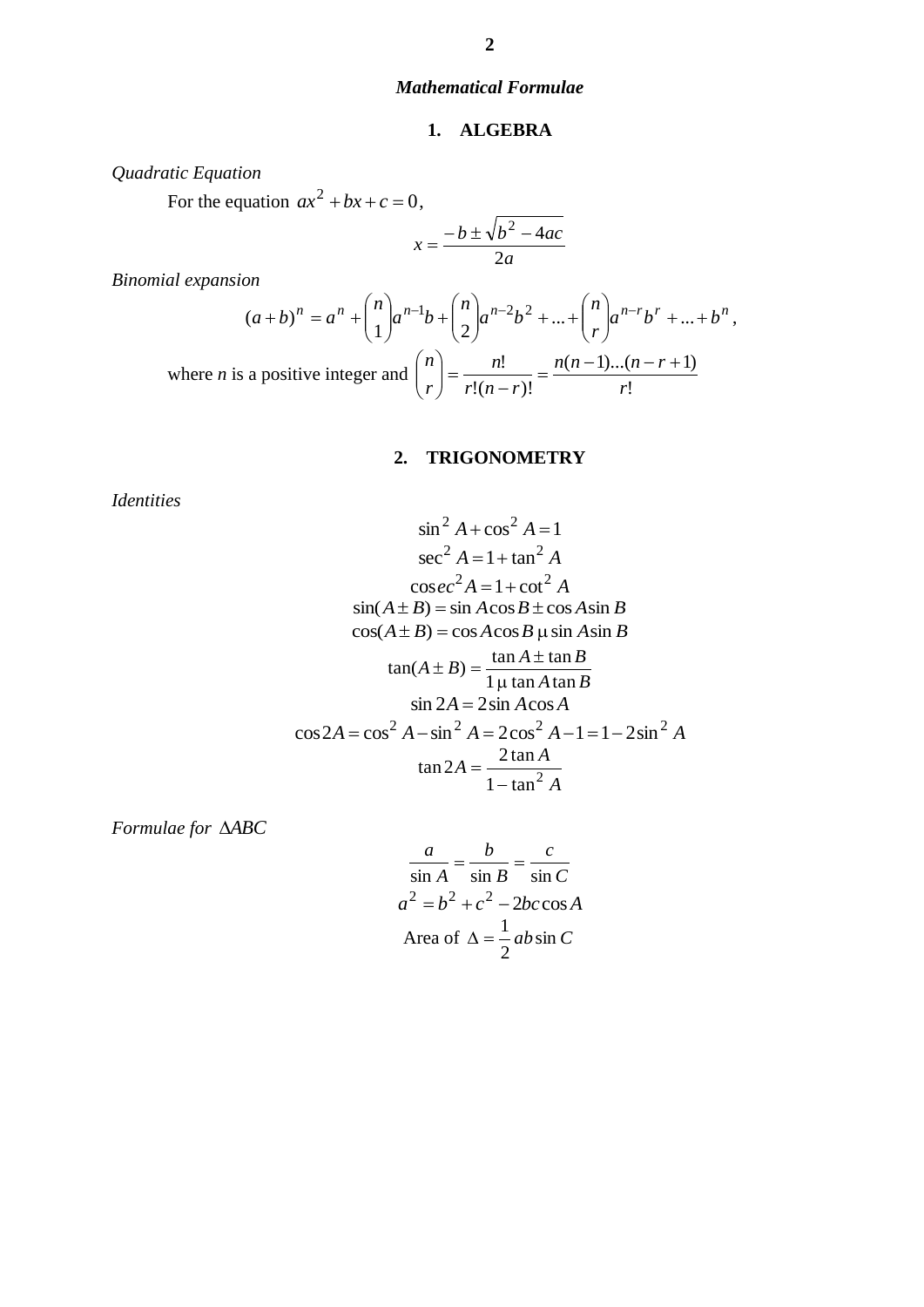**1 (a)** The equation of a curve is  $y = mx^2 + (m-3)x + m$ , where *m* is a constant. Find the range of values of *m* for which the curve lies completely above the *x*-axis.

[5]

**(b)** Given that  $y = ax^2 - 4x + c$  is always negative, give an example of values of *a* and *c* which satisfy the condition. [2]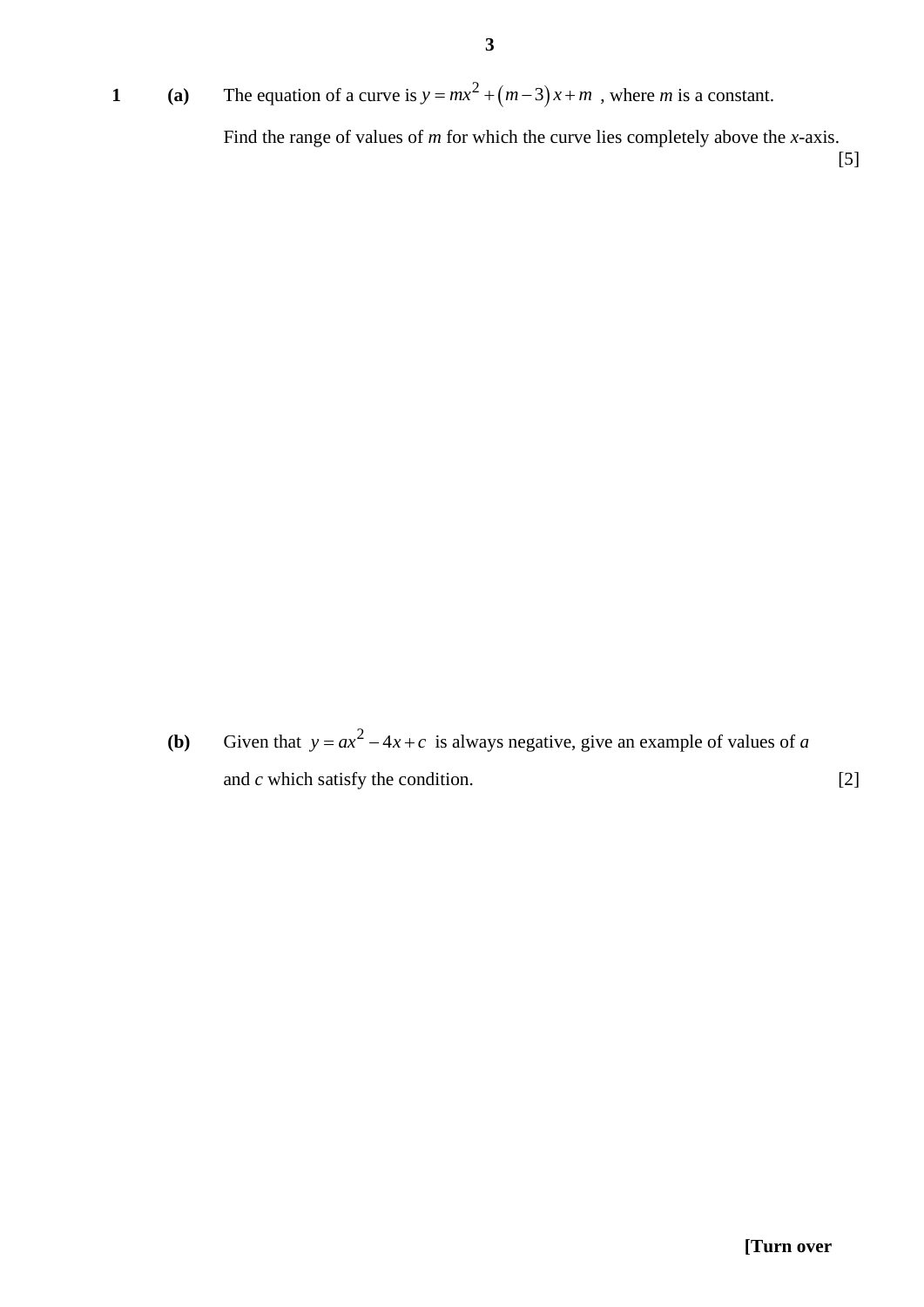# **2 (a)** Given that  $2x^4 + 3x^3 + ax^2 - 9x + 9 = (x^2 - 1)(x - 2)Q(x) - 3x^2 + bx + c$  is an identity, state, with reason, the degree of  $Q(x)$ . [1]

**(b)** Find the value of *a*, of *b* and of *c*. [5]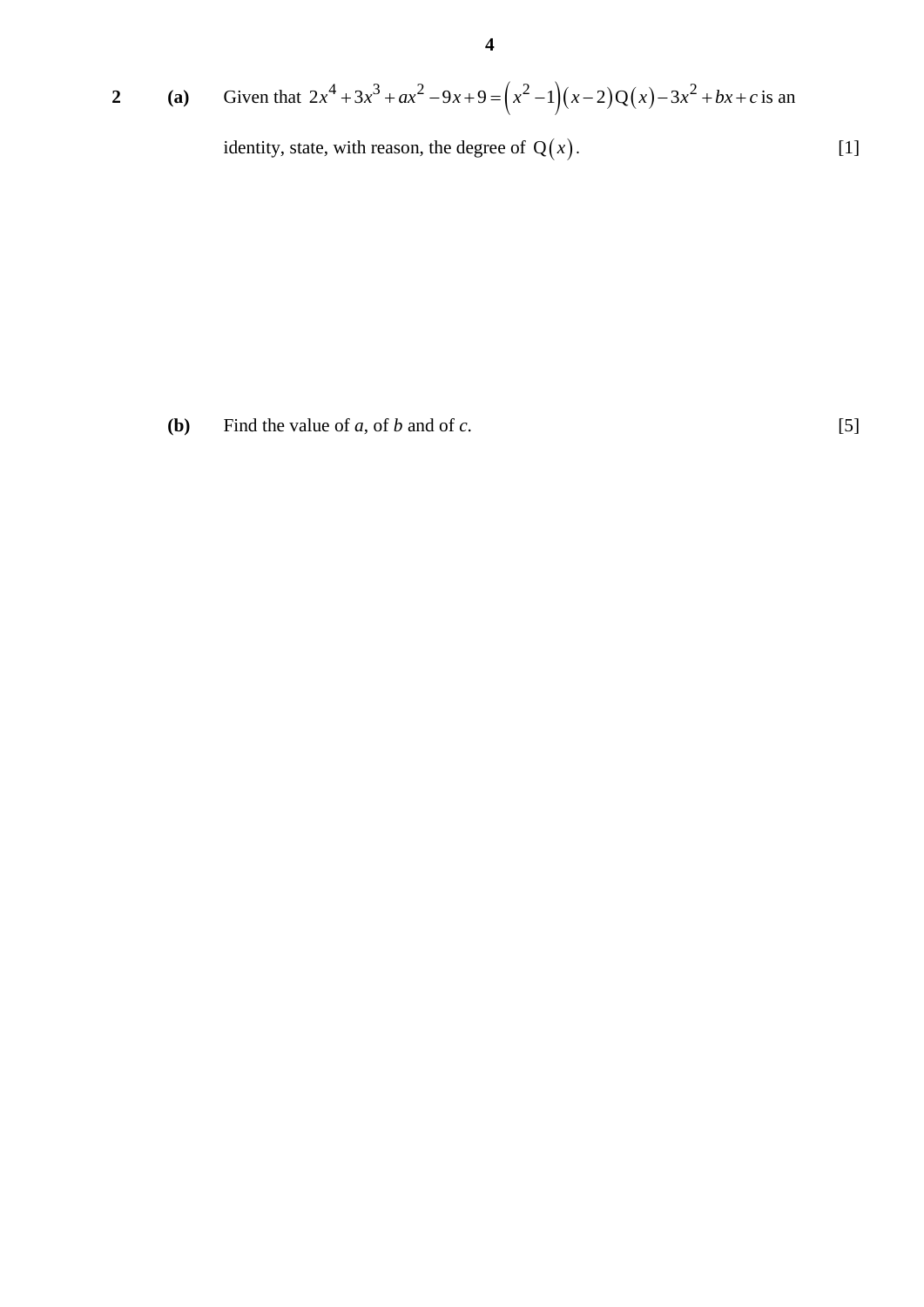(c) Hence, find the remainder when  $2x^4 + 3x^3 + ax^2 - 9x + 9$  is divided by  $(3x-1)$ . [1]

3 (a) Given that 
$$
p = 3^x
$$
 and  $q = 3^y$ , express  $\log_3 \frac{p^7 q}{243}$  in terms of x and y. [4]

**(b)** Given that 
$$
\log_2 x - \log_x x^2 = \frac{1}{3} - \log_8 2x
$$
, find the value of *x*, leaving your answer in index form. [4]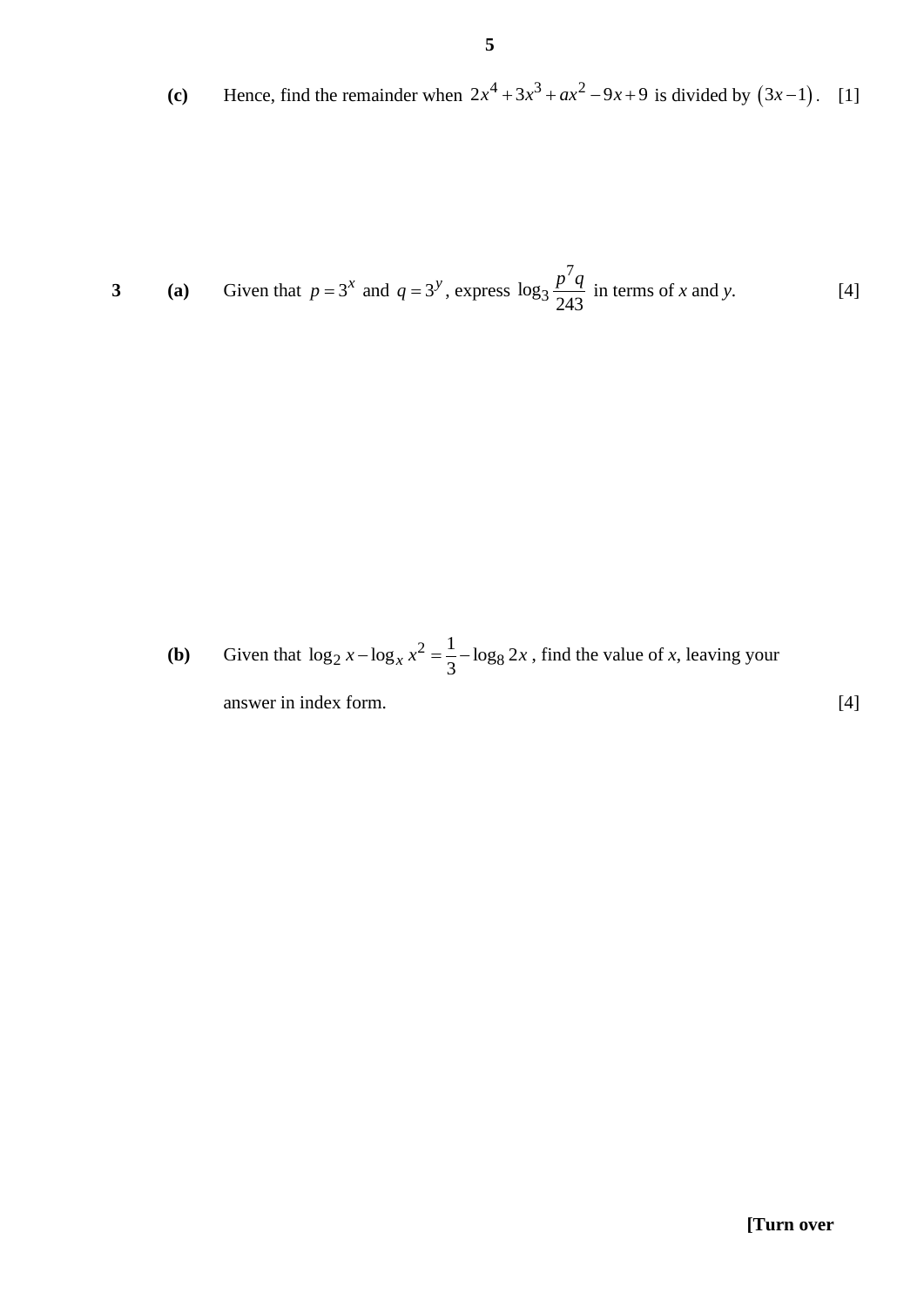4 (a) Without using a calculator, express 
$$
\frac{\sqrt{6}-\sqrt{5}}{\sqrt{15}+\sqrt{2}}
$$
 in the form of  $a\sqrt{10}+b\sqrt{3}$ . [4]

**(b)** Without the use of a calculator, solve the equation  $\sqrt[3]{27^x - 81^{x+1}} = 0$ . [3]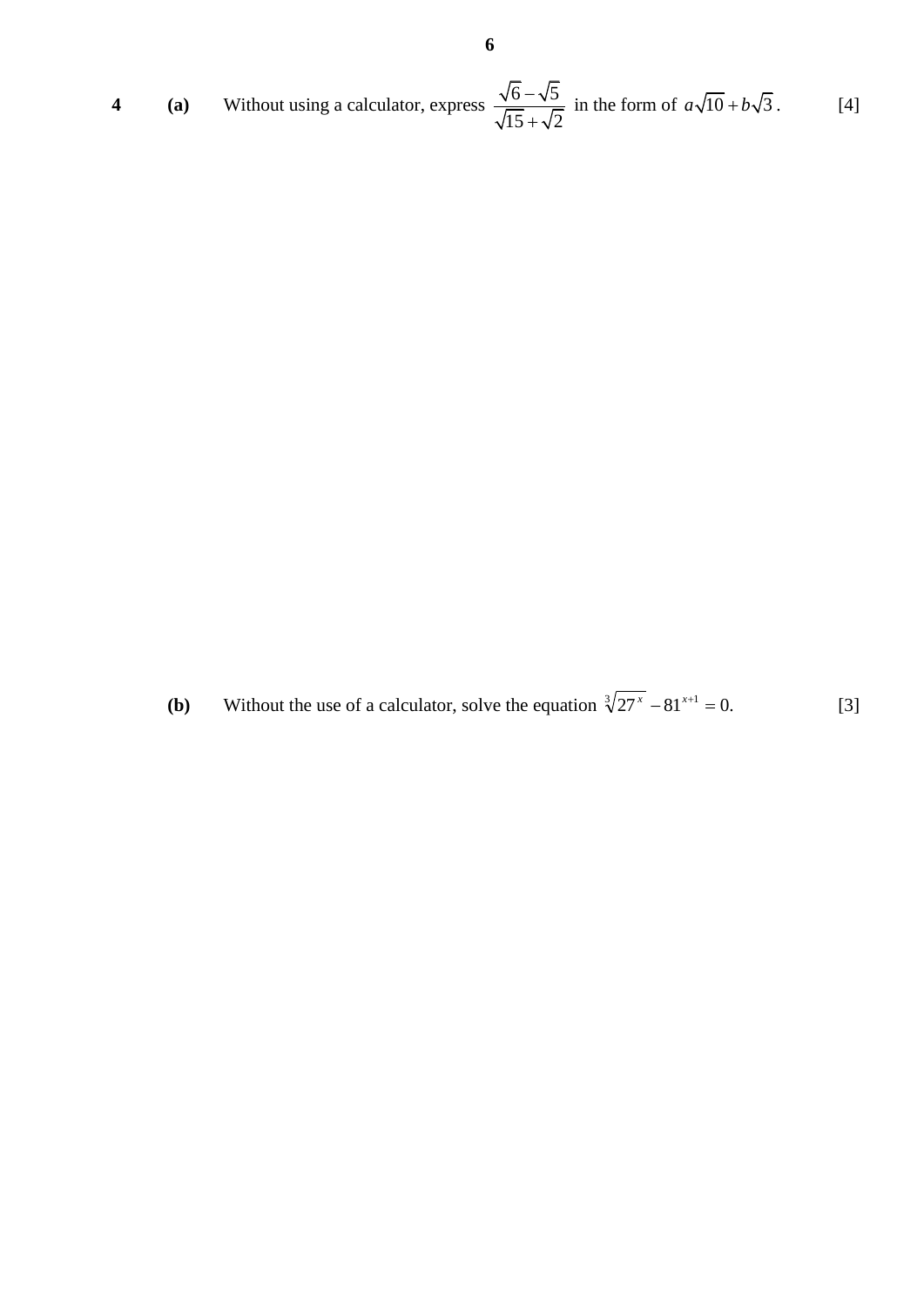**5 (a) (i)** Given the curve  $y = -|3x - x^2| + 4$ , find the *x*-coordinates of the points where the curve meets the  $x$ -axis.  $[2]$ 

> (ii) Sketch the curve  $y = -|3x - x^2| + 4$ , giving the coordinates of the turning point and of the points where the curve meets the axes. [3]

**(b)** Explain why there are only two solutions to the equation  $-\left|3x - x^2\right| = k - 4$ for  $k < 1.75$ . [2]

(c) Determine the maximum value for *m* for which the line  $y = mx + 1$  intersects the graph of  $y = -|3x - x^2| + 4$  at three points. [1]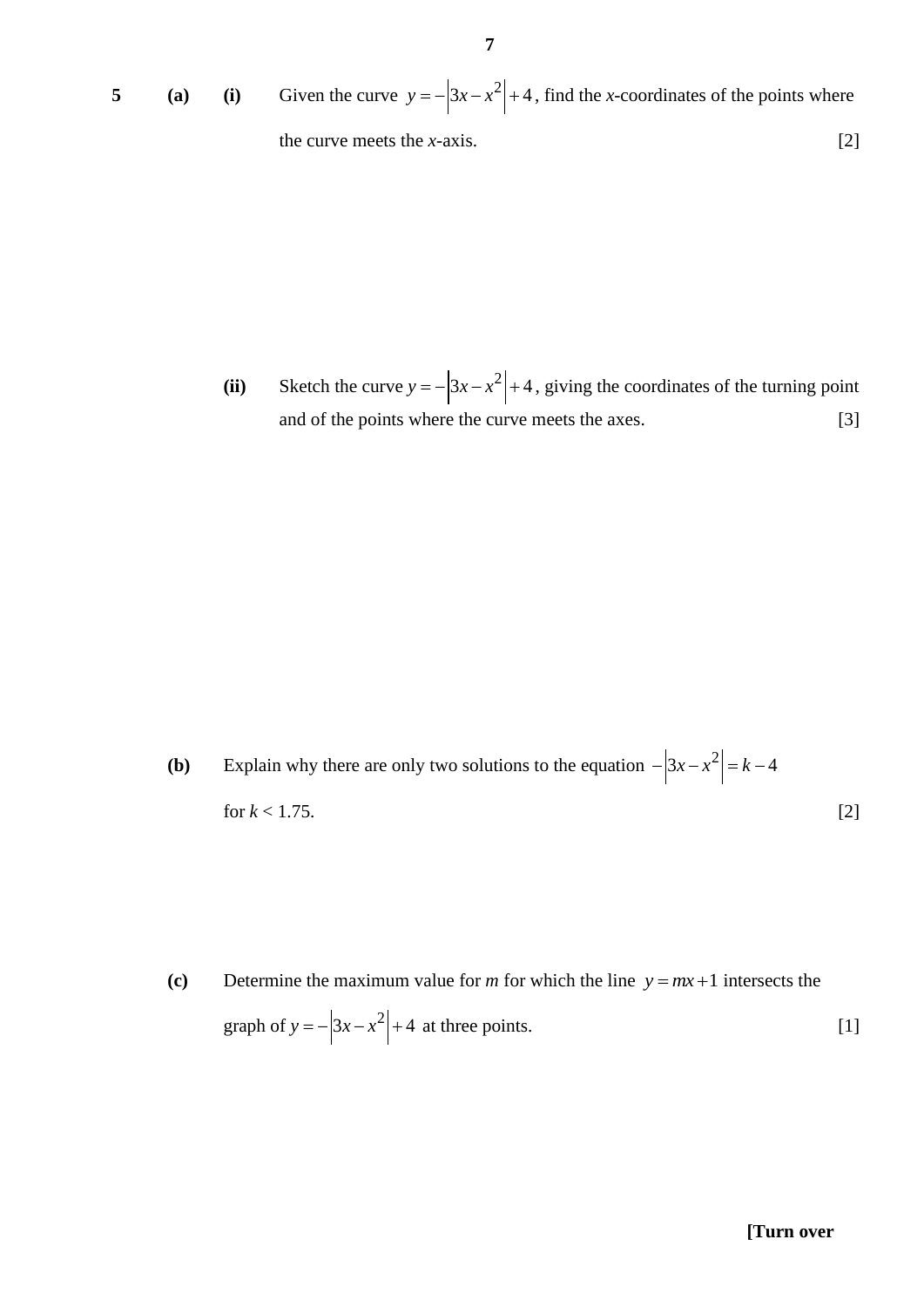6 (i) Express 
$$
\frac{7x+11}{(x-1)(x+2)^2}
$$
 in partial fractions. [4]

(ii) Hence, find 
$$
\int \frac{7x+11}{2(x-1)(x+2)^2} dx
$$
 [3]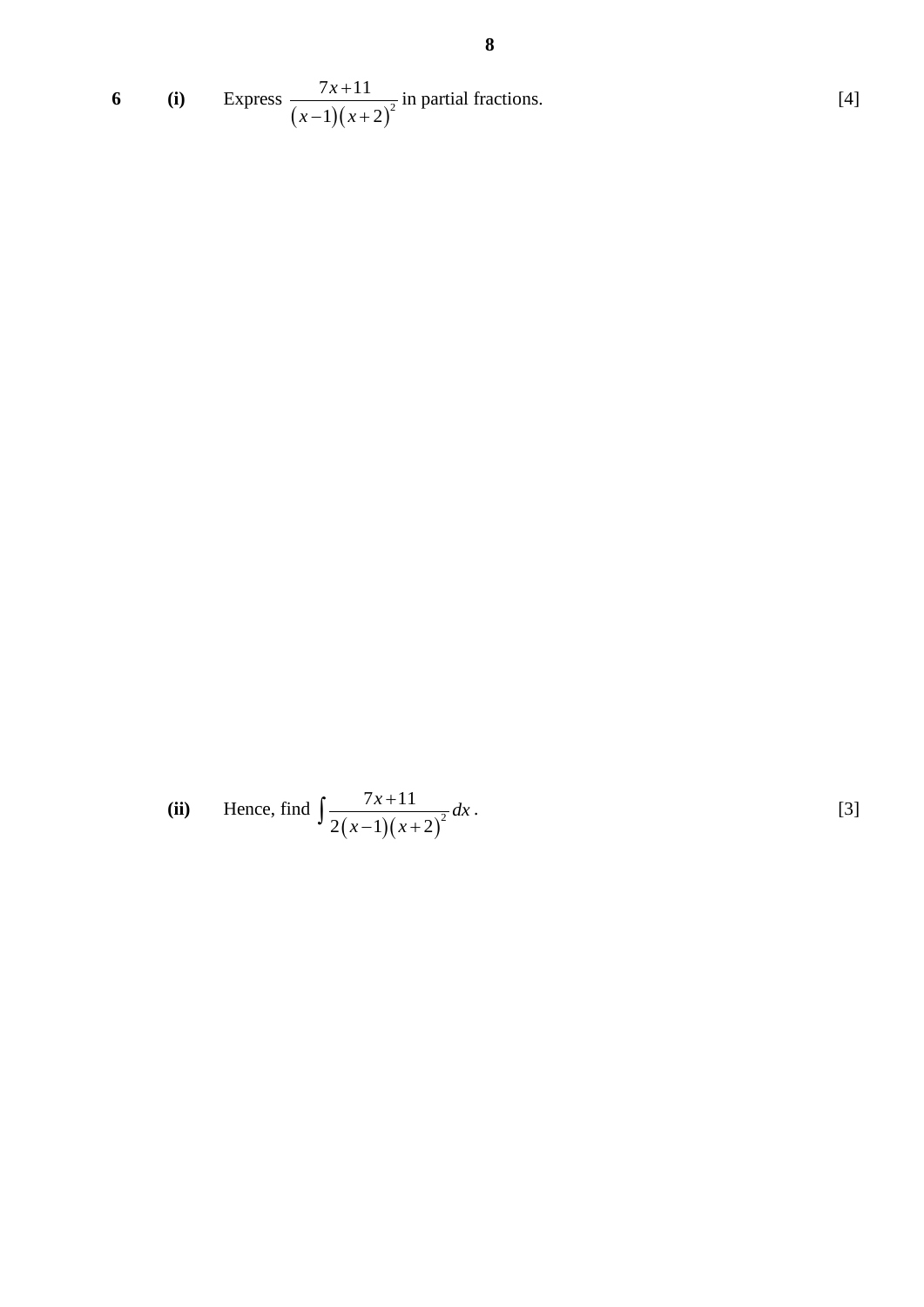**7** A piece of wire which has a fixed length of *k* cm long is bent to form a rectangle. Show that the area of the rectangle is a maximum when it is a square. [5]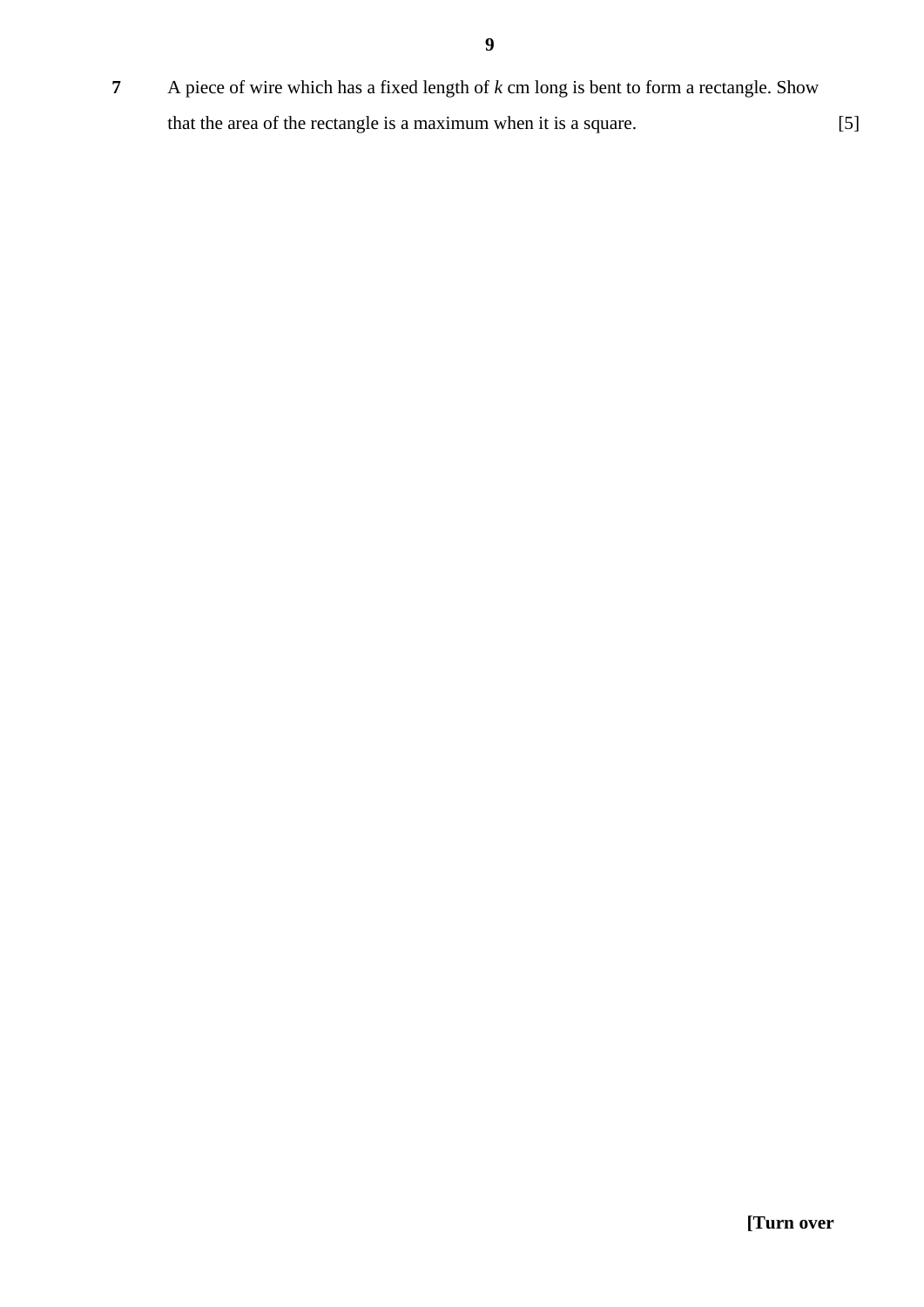- **8** Given a circle with the equation  $(2x+5)(x+2)+(2y+1)(y-5)=0$ ,
	- **(i)** Express the equation of the circle in standard form. [5]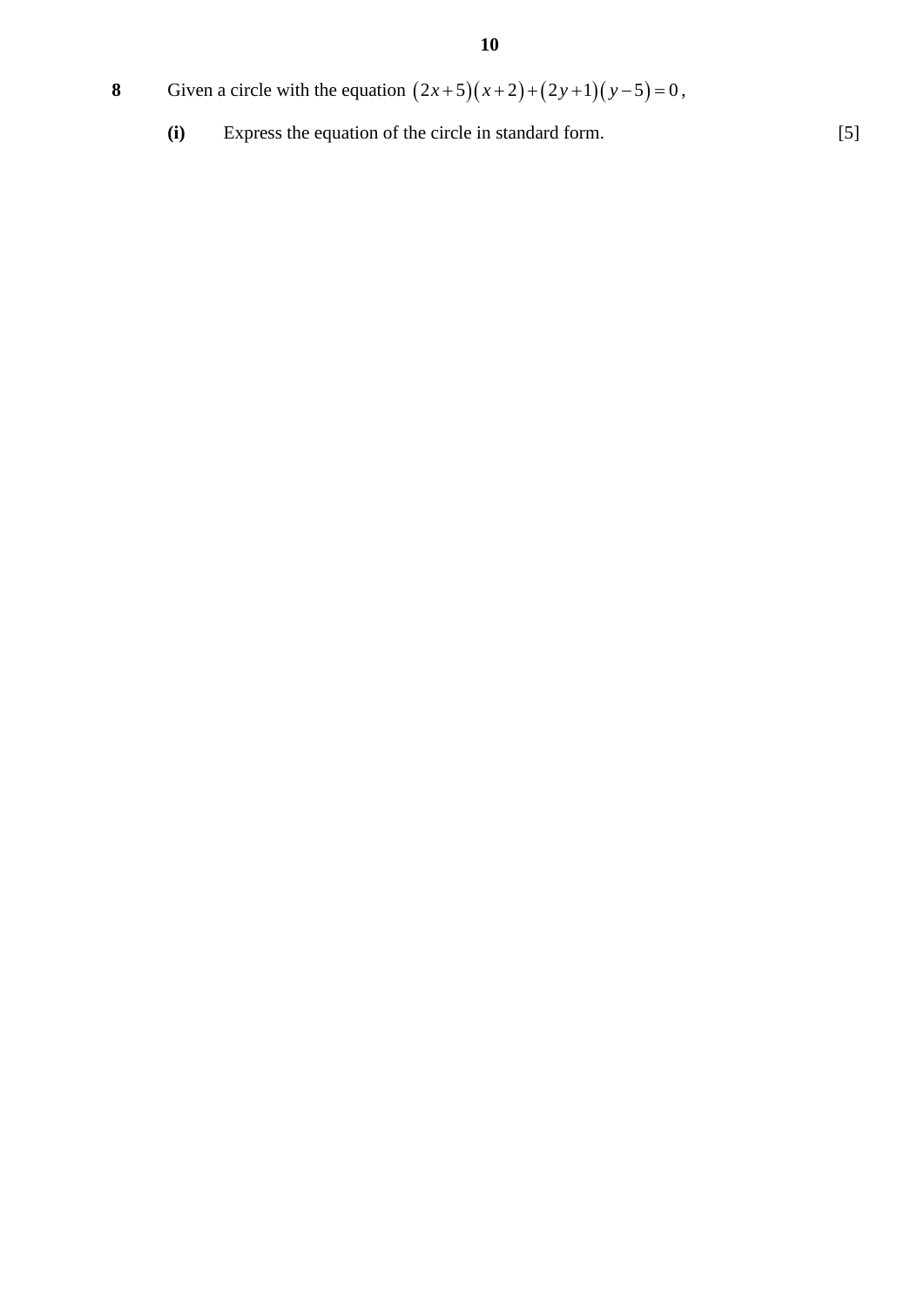(ii) Find the length of the chord when the line  $y = -2x$  cuts the circle. [5]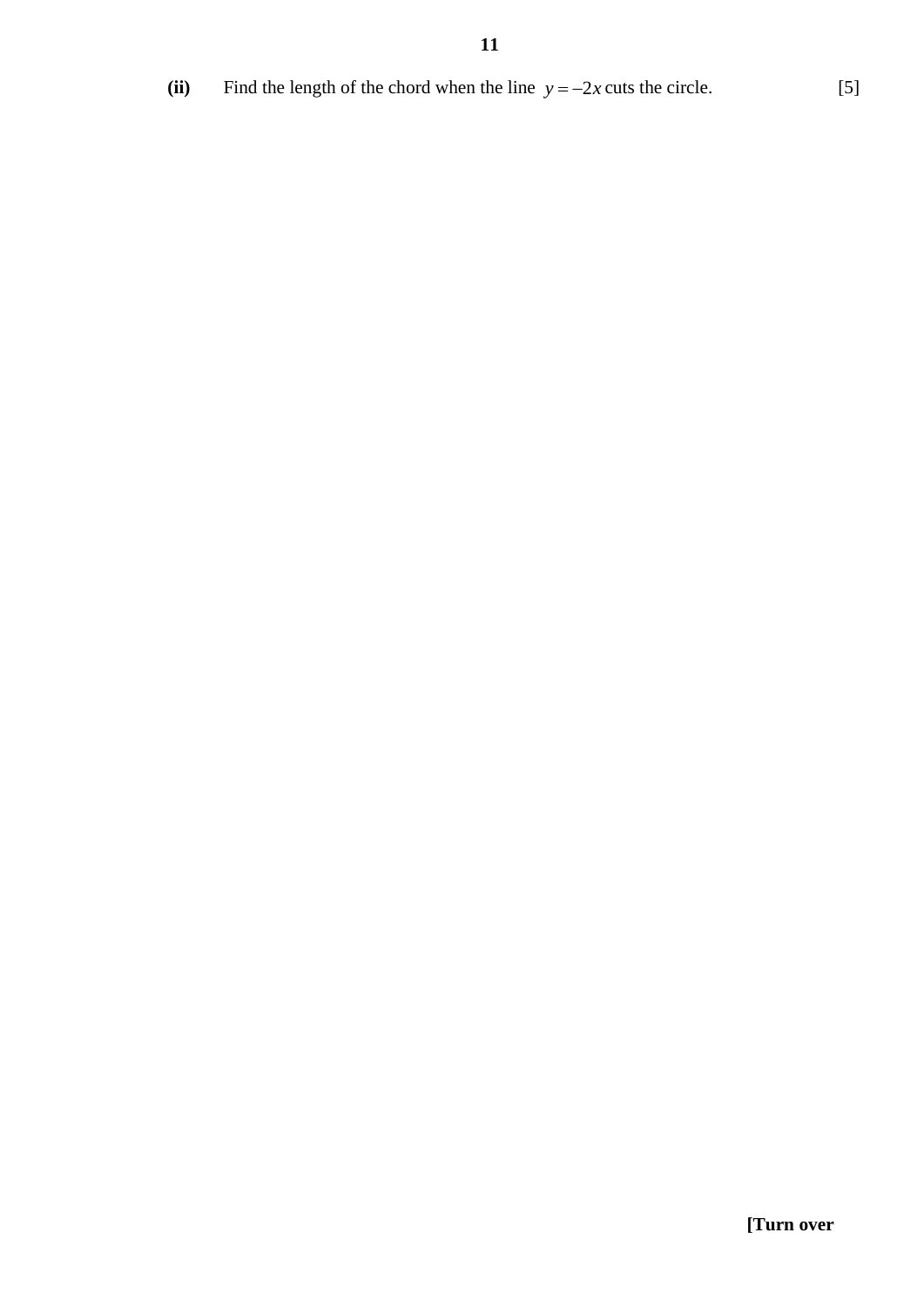|  | (a) (i) Prove the identity $\sin x \cos x + \cot x \cos^2 x = \cot x$ . | [4] |
|--|-------------------------------------------------------------------------|-----|

(ii) Hence, solve  $\sin 3x \cos 3x + \cot 3x \cos^2$  $\sin 3x \cos 3x + \cot 3x \cos^2 3x = 1$  for  $0 \le x \le \pi$ . [3]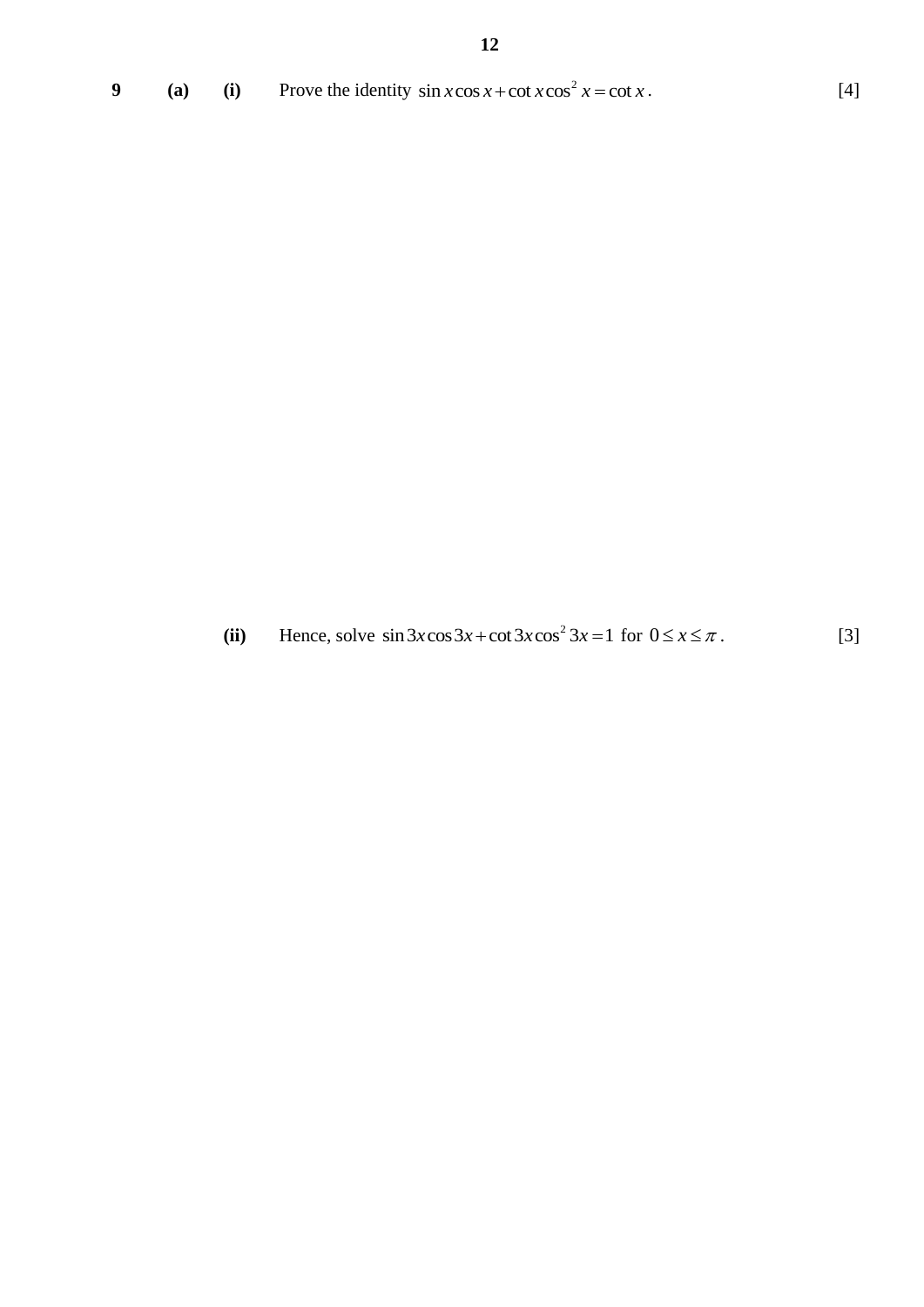**(b) (i)** On the same axes, sketch the graphs of  $y = 3\sin x - 1$  and  $y = \tan x$ 2  $y = \tan \frac{x}{2}$  for  $0 \le x \le 2\pi$ . [5]

(ii) Hence, state the number of solutions of  $3\sin x - 1 = \tan x$ 2  $x-1 = \tan \frac{x}{2}$  for  $0 \le x \le 2\pi$ . [1]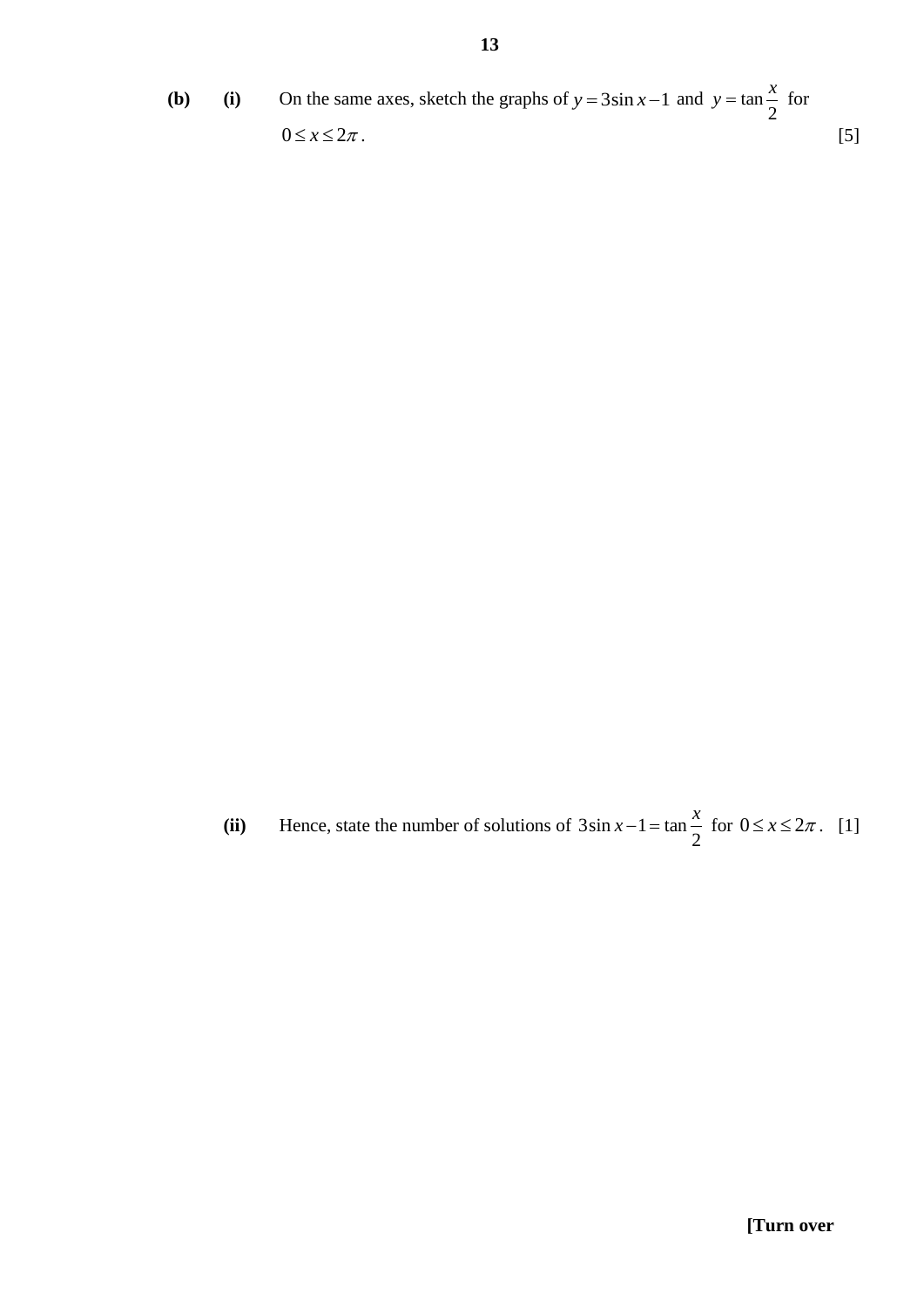**10** Two particles, *A* and *B*, leave a point *O* at the same time and travel in the same direction along the same straight line.

Particle A starts with a velocity of 9 m/s and moves with a constant acceleration of 2 m/s<sup>2</sup>.

Particle *B* starts from rest and moves with an acceleration of  $a$  m/s<sup>2</sup>, where  $a = 1$ 3  $a=1+\frac{t}{a}$  and

*t* seconds is the time since leaving *O*. Find

**(a)** an expression for the velocity of each particle in terms of *t*, [3]

**(b)** an expression for the displacement of each particle in terms of *t*, [3]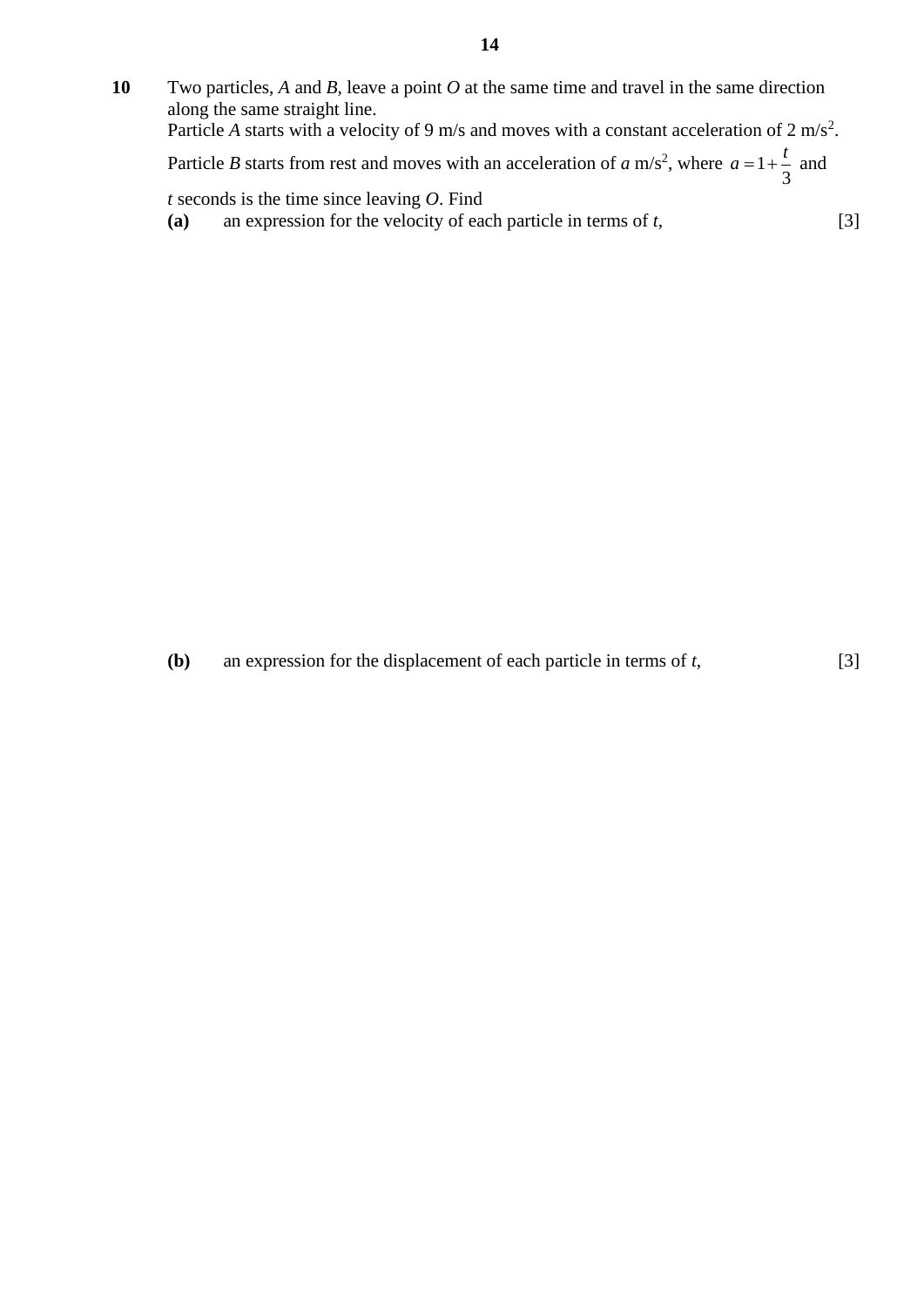(c) the distance from *O* at which particle *B* collides with *A*, [3]

**(d)** the speed of each particle at the point of collision. [2]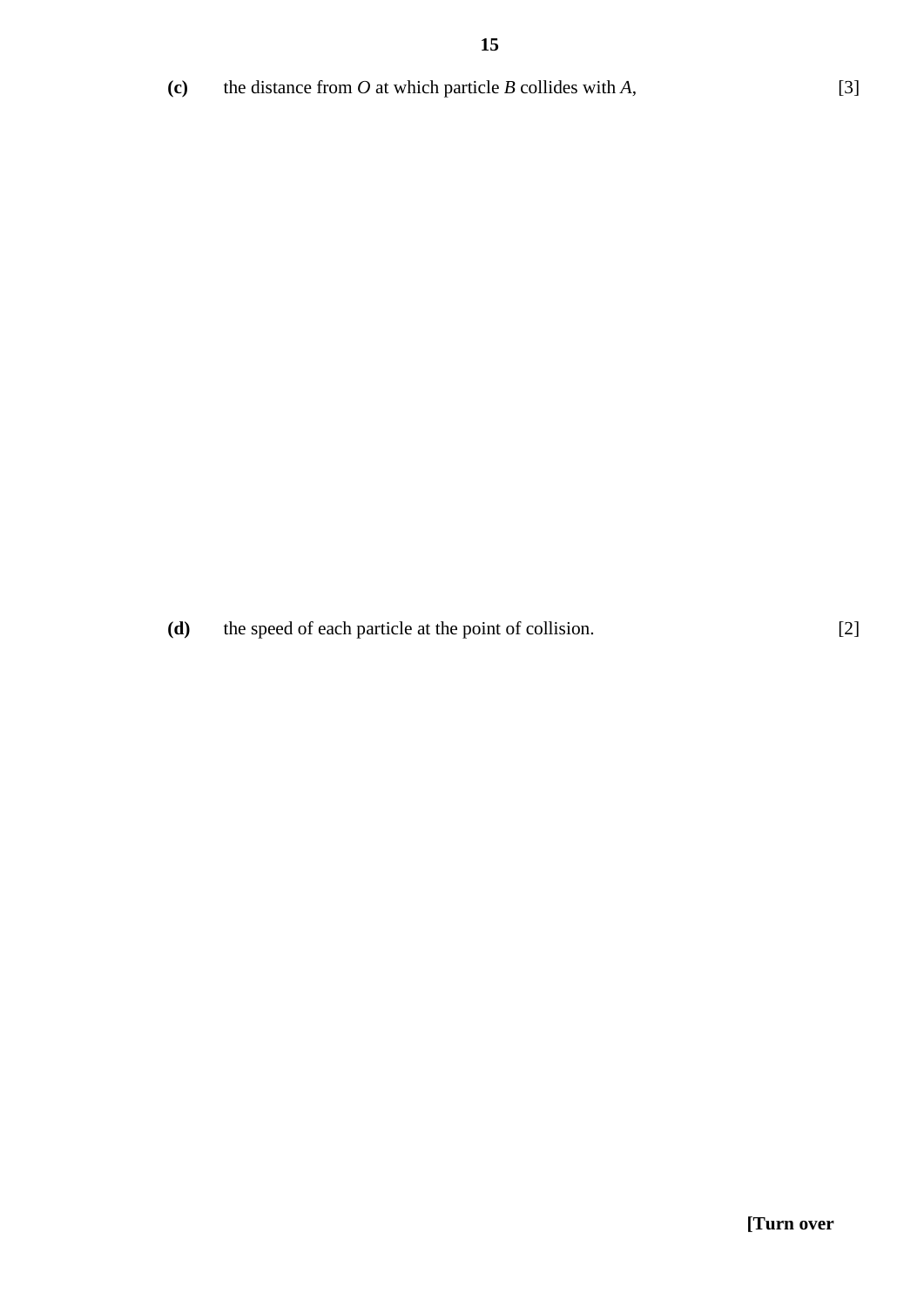- **11** Given that  $\cos A = p$  and that *A* is acute, express the following in terms of *p*.
	- **(i)** sin 2*A* [3]

**(ii)** cos 2 *A* [3]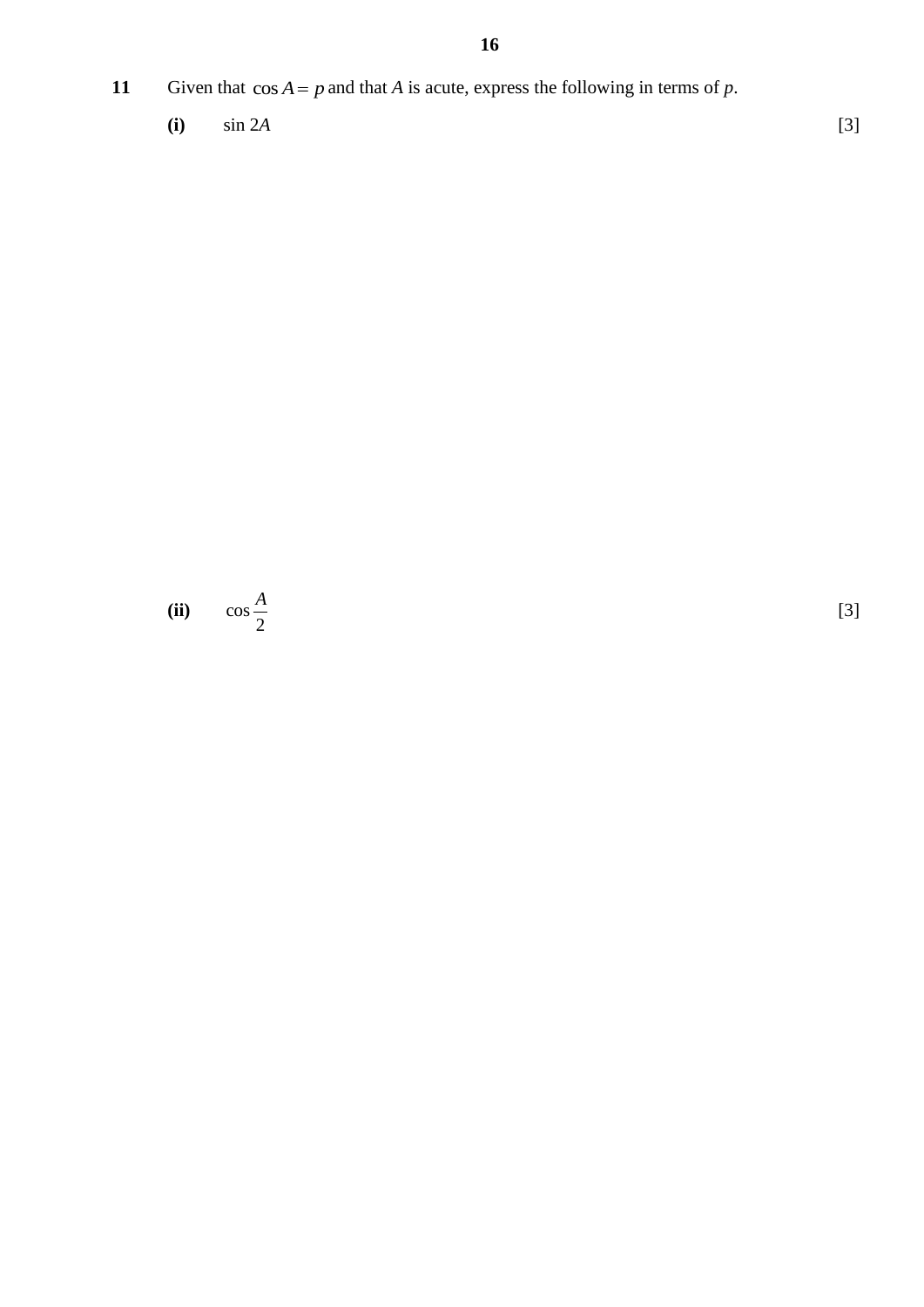**12** The diagram shows the curve,  $y = 4e^{-2x} - 10$ . The curve crosses the *x*-axis at *Q*. The line *PR* is a tangent to the curve at *R* and intersects the *x*-axis at *P*. The *x*-coordinate of *R* is ln 2.

Find the area of the shaded region, *PQR* , which is the region enclosed by curve, the *x*-axis and the line *PR* correct to 3 significant figures. [11]

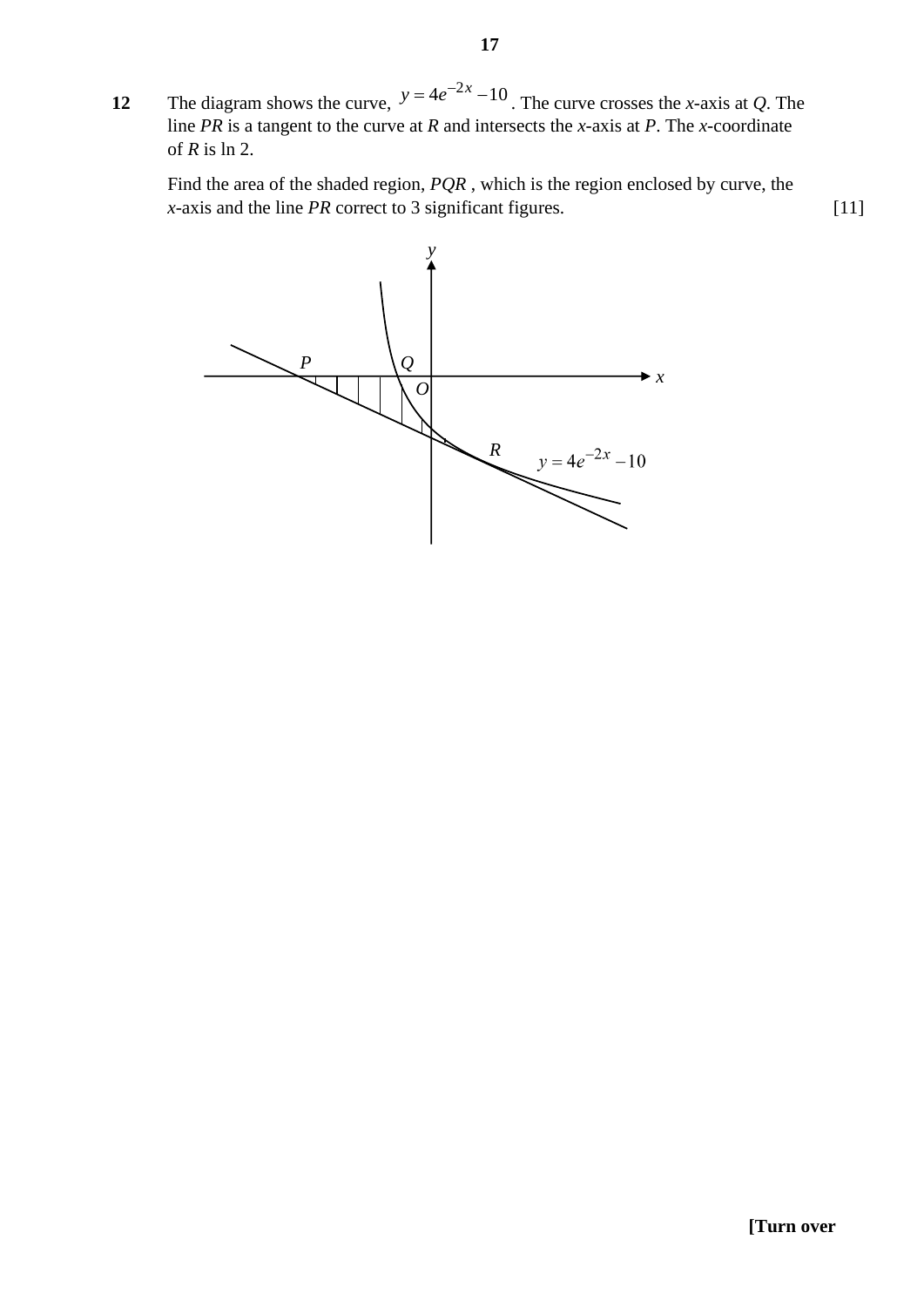Continuation of working space for Question 12.

**- END OF PAPER –**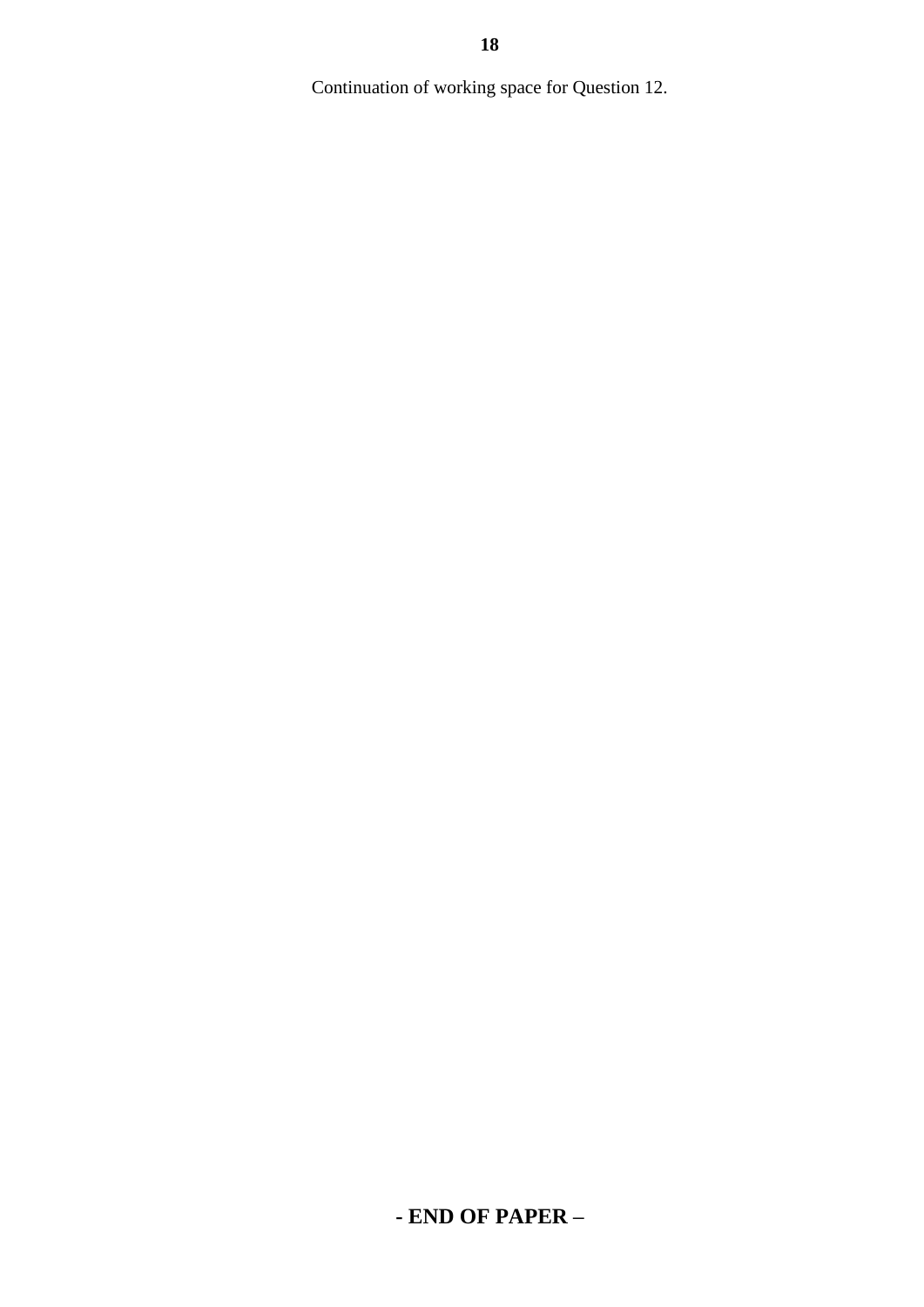# **Answer key for AM paper 2**

1 (a) 
$$
m > 1
$$
  
\n(b)  $a = -1$  and  $c = -5$  or  
\n $a = -5$  and  $c = -2$  or  
\n $a = -5$  and  $c = -1$  or any pairs of values  
\n $a = -5$  and  $c = -1$  or any pairs of values  
\n $a = -5$  and  $c = -1$  or any pairs of values  
\n $a = -5$  and  $c = -1$  or any pairs of values  
\n $a = -5$  and  $c = -1$  or any pairs of values  
\n $a = -5$  and  $c = -1$  or any pairs of values  
\n $a = -5$  and  $c = -1$  or any pairs of values  
\n $a = -5$  and  $c = 1$  or  $x = 64$   
\n $a = 3$  or  $x = 64$   
\n $a = 3$  or  $x = 64$   
\n $a = 3$  or  $x = 64$   
\n $a = 3$  or  $x = 64$   
\n $a = 3$  or  $x = 64$   
\n $a = 3$  or  $x = 64$   
\n $a = 3$  or  $x = 64$   
\n $a = 3$  or  $x = 64$   
\n $a = 3$  or  $x = 64$   
\n $a = 3$  or  $x = 64$   
\n $a = 3$  or  $x = 64$   
\n $a = 3$  or  $x = 64$   
\n $a = 3$  or  $x = 3$   
\n $a = 3$  or  $x = 3$   
\n $a = 3$  or  $x = 3$   
\n $a = 3$  or  $x = 3$   
\n $a = 3$  or  $x = 3$   
\n $a = 3$  or  $x = 3$   
\n $a = 3$  or  $x = 3$   
\n $a = 3$  or  $x = 3$   
\n $a = 3$  or  $x = 3$   
\n $a =$